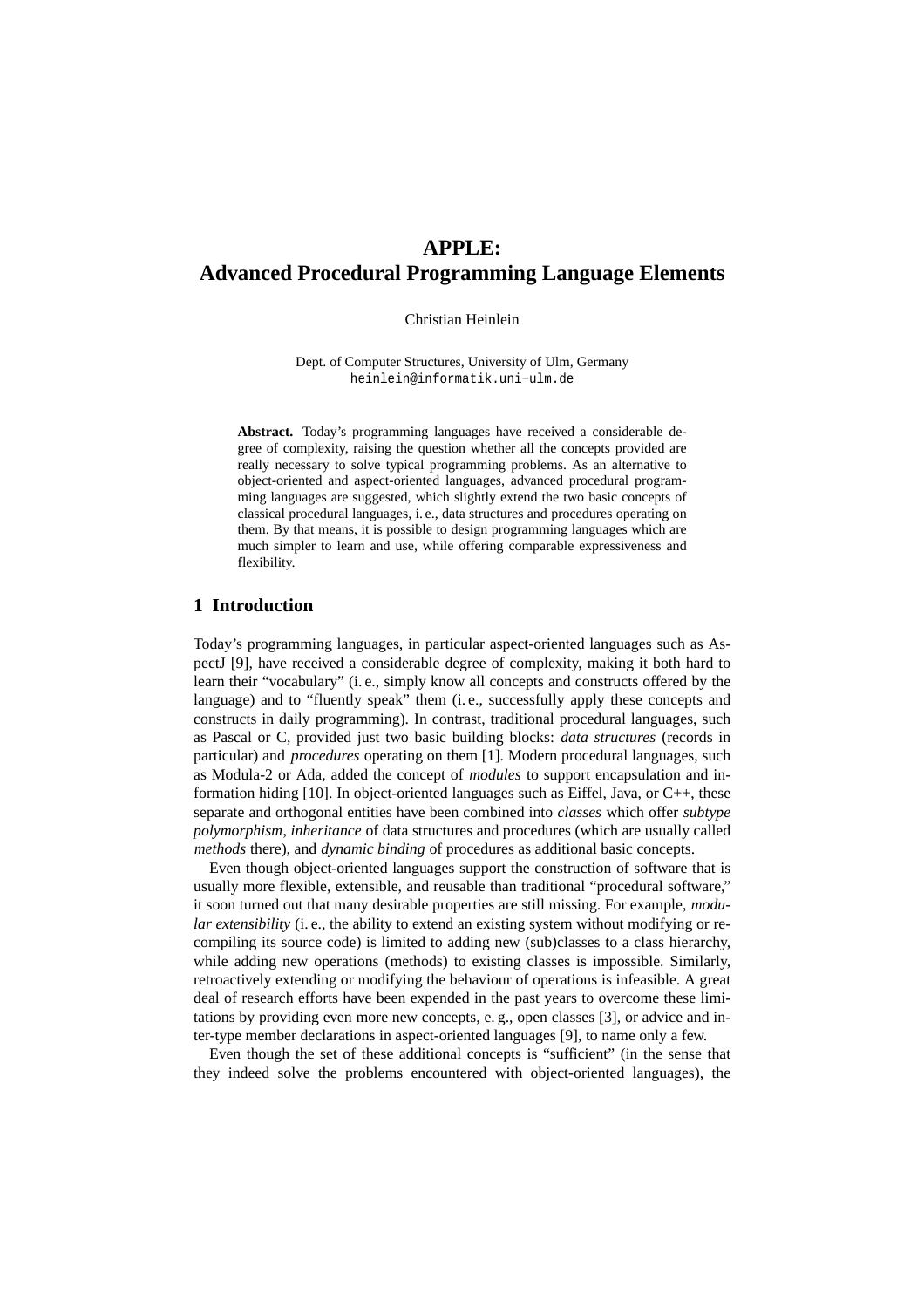question arises whether they are really "necessary" (in the sense that a smaller or simpler set of concepts would not be sufficient). Using AspectJ as an extreme example, this language provides eight more or less different kinds of "procedures," i. e., named blocks of executable code: static methods, instance methods and constructors defined in classes (as in the base language Java), plus instance methods and constructors defined as inter-type members in aspects, plus before, after, and around advice (still neglecting the distinction between "after returning," "after throwing," and general "after" advice).

Figure 1 illustrates this observation graphically: The road leading from procedural languages via object-oriented languages to "conceptually sufficient" aspect-oriented languages climbs up the "hill of complexity" by introducing more and more specialized language constructs in order to "patch" the original deficiencies of procedural and object-oriented languages. This hill of complexity is an undesired burden for language designers and implementors as well as for language users.



Figure 1: Hill of complexity

From a strictly conceptual point of view, this manifold of procedures is highly redundant: methods and constructors defined in classes are dispensable because they could always be defined in aspects; method and constructor bodies are dispensable because their code could always be defined as advice; before and after advice (the latter in its three variants) are dispensable because they are just special cases of around advice (calling proceed at the end resp. beginning of the advice, appropriately embedded in a try/catch block if necessary to distinguish the three variants of after ad-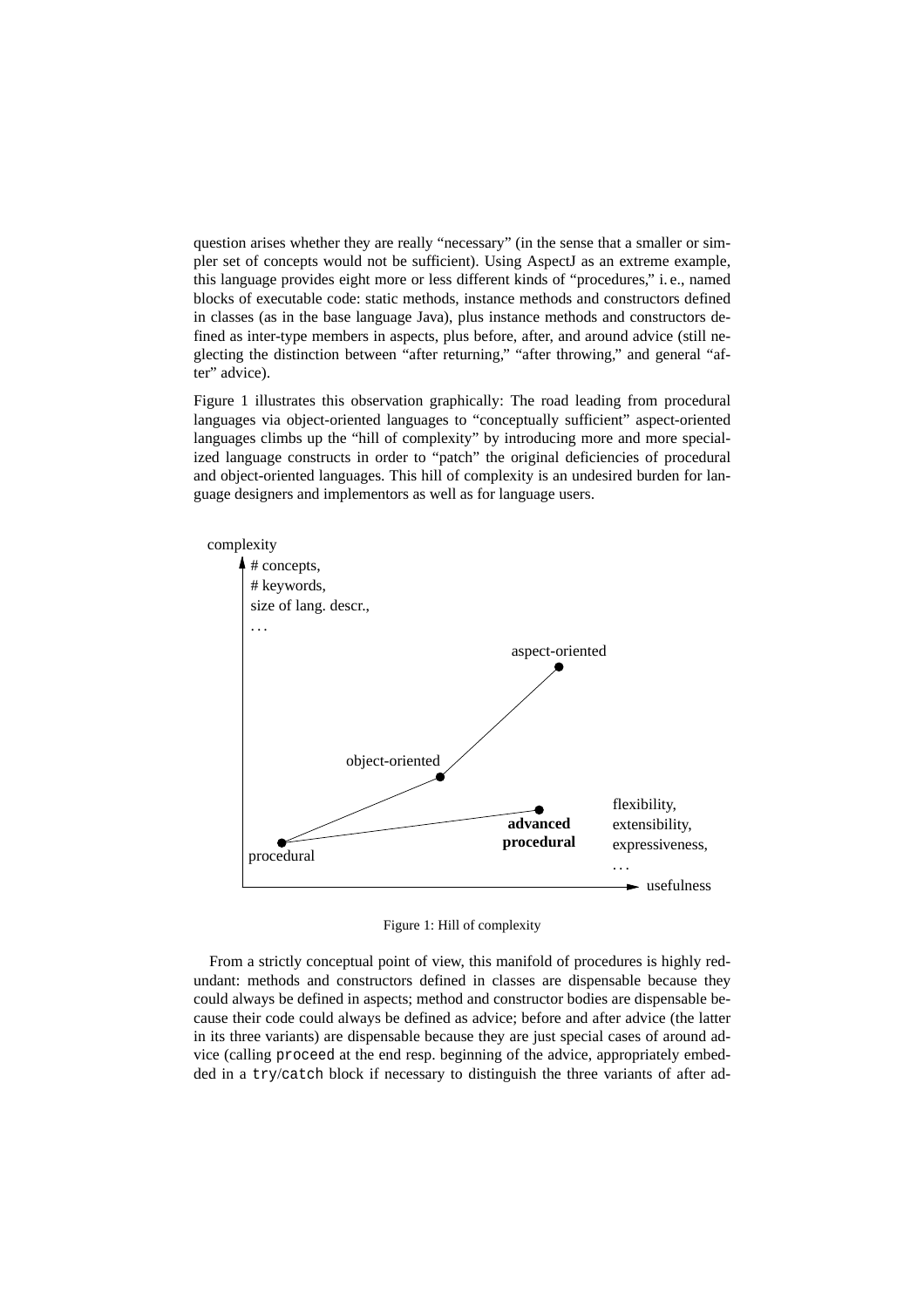vice). After these conceptual reductions, around advice  $-$  i.e., the possibility to freely override an existing "procedure," either with completely new code (that does not call proceed) or with code that augments the original code (by calling the latter via proceed) −− remains as one of the *essential* (i. e., really necessary) procedure categories. (This goes in line with the statement that "dynamically scoped functions are the essence of AOP" [4].)

It turns out, however, that the potential for conceptual reductions is still not exhausted: By employing dynamic type tests (instanceof operator) in an around advice, a programmer is able to emulate the standard dynamic method dispatch provided by the base language Java (or any other dispatch strategy he likes) by executing the advice code only if the dynamic type of the current object is a particular subtype of its static type (or if some other arbitrary condition is satisfied) and simply call proceed otherwise. This means in consequence that the specialized built-in dispatch strategy for methods is dispensable from a purely conceptual point of view, thus removing the essential difference between statically and dynamically bound methods, i. e., between static and instance methods.

Similar considerations can be applied to data structures: data fields in classes are dispensable because they are just a special case of inter-type field declarations in aspects. Taken to the extreme, classes can always be declared with empty bodies, because their data fields, constructors, and methods can be declared more modularly and flexibly in aspects.

# **2 Suggestion**

Given these observations, the basic suggestion of this paper is to go back to the starting point of procedural programming languages and extend them into a different direction in order to create *advanced procedural languages* which are significantly simpler than aspect-oriented languages while offering comparable expressiveness and flexibility (cf. Fig. 1).

In particular, replacing simple, statically bound procedures with arbitrarily overridable *dynamic procedures* (roughly comparable to around advice) covers (with some additional syntactic sugar which is not essential) the whole range of dynamic dispatch strategies usually found in object-oriented languages (single, multiple, and even predicate dispatch [2, 5]) plus the additional concept of advice (before, after, and around) introduced by aspect-oriented languages. Nevertheless, dynamic procedures remain a single, well-defined concept which is in no way entangled with data structures, class hierarchies, and the like and therefore is hardly more complex than traditional procedures.

Similarly, replacing simple record types having a fixed set of fields with modularly extensible *open types* and *attributes* (roughly comparable to empty classes extended by inter-type field declarations) covers classes and interfaces, field declarations in classes and aspects, multiple inheritance and subtype polymorphism, plus inter-type parent declarations and advice based on get and set pointcuts (since reading and writing attributes of open types is implicitly done via overridable dynamic proce-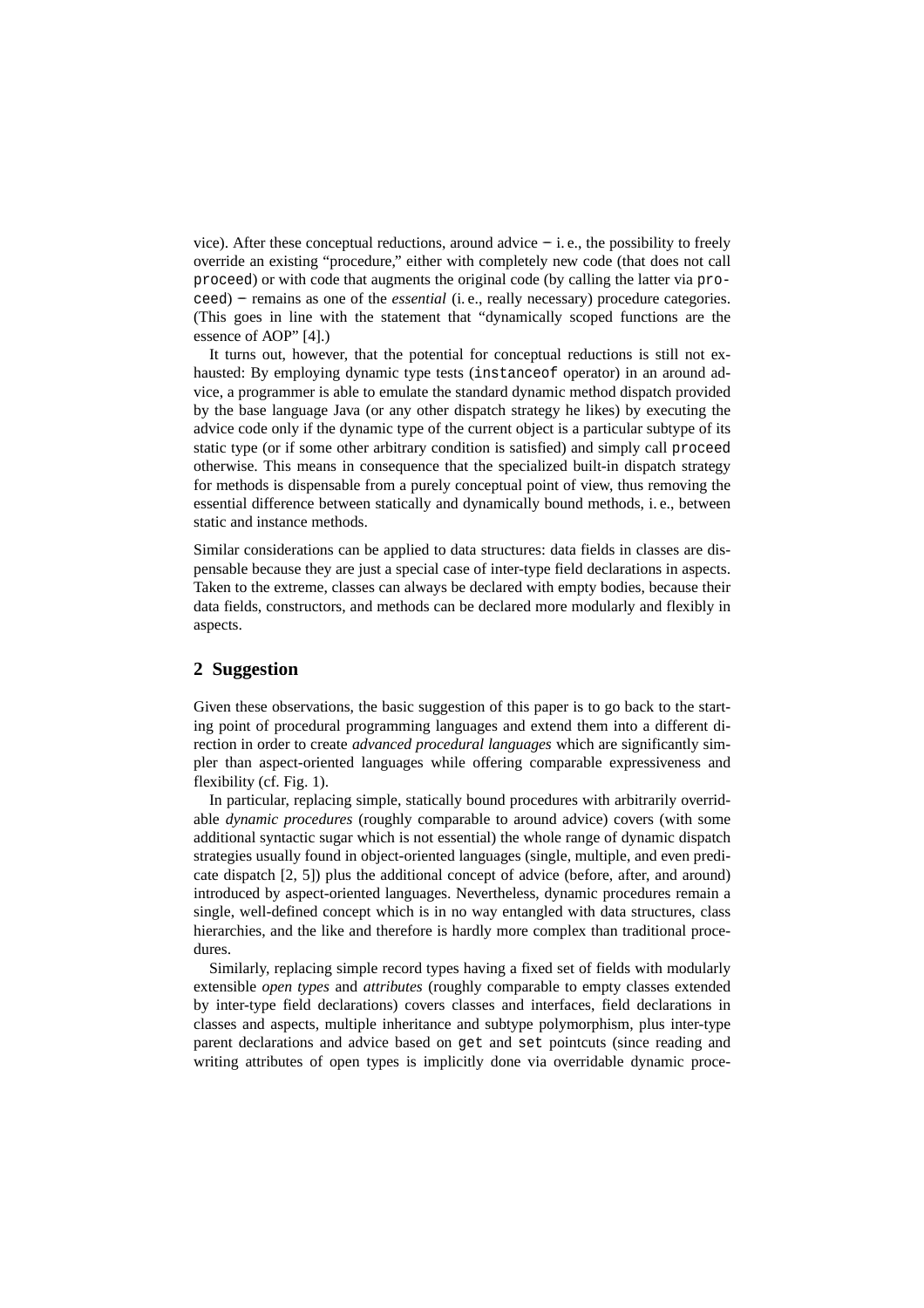dures). Again, open types constitute a single, well-defined concept which is little more complex than traditional record types.

Finally, preserving resp. (re-)introducing the *module* concept of modern procedural languages with clearly defined import/export interfaces and a strict separation of module definitions and implementations [12], provides perfect support for encapsulation and information hiding, even for applications where sophisticated concepts such as nested or friend classes are needed in today's languages [6, 11].

#### **3 An Example of Open Types and Dynamic Procedures**

This section presents a brief example of open types and dynamic procedures in "Advanced C." A little software library for the representation and evaluation of arithmetic expressions shall be developed.

We start by defining some open types with associated attributes.

```
// General expression.
type Expr;
// Constant expression.
type Const;
// Const is convertable to Expr, i. e. it is a subtype.
conv Const −> Expr;
// Value of constant expression.
attr val : Const −> int;
// Binary expression.
type Binary;
conv Binary −> Expr; // Binary is a subtype of Expr, too.
attr op : Binary −> char; // Operator and
attr left : Binary −> Expr; // left and right
attr right : Binary −> Expr; // operand of binary expression.
```
Then, a dynamic procedure (or *global virtual function* in the nomenclature of C/C++) called eval is defined to compute the value of an expression.

```
// Evaluate constant expression.
// The static type of x is Expr, but this "branch" of eval
// is executed only if its dynamic type is Const.
virtual int eval (Expr x : Const) {
   return x@val; // @ is the attribute access operator
        // similar to the dot operator in other languages.
}
// Evaluate binary expression.
// This branch is executed if x's dynamic type is Binary.
virtual int eval (Expr x : Binary) {
```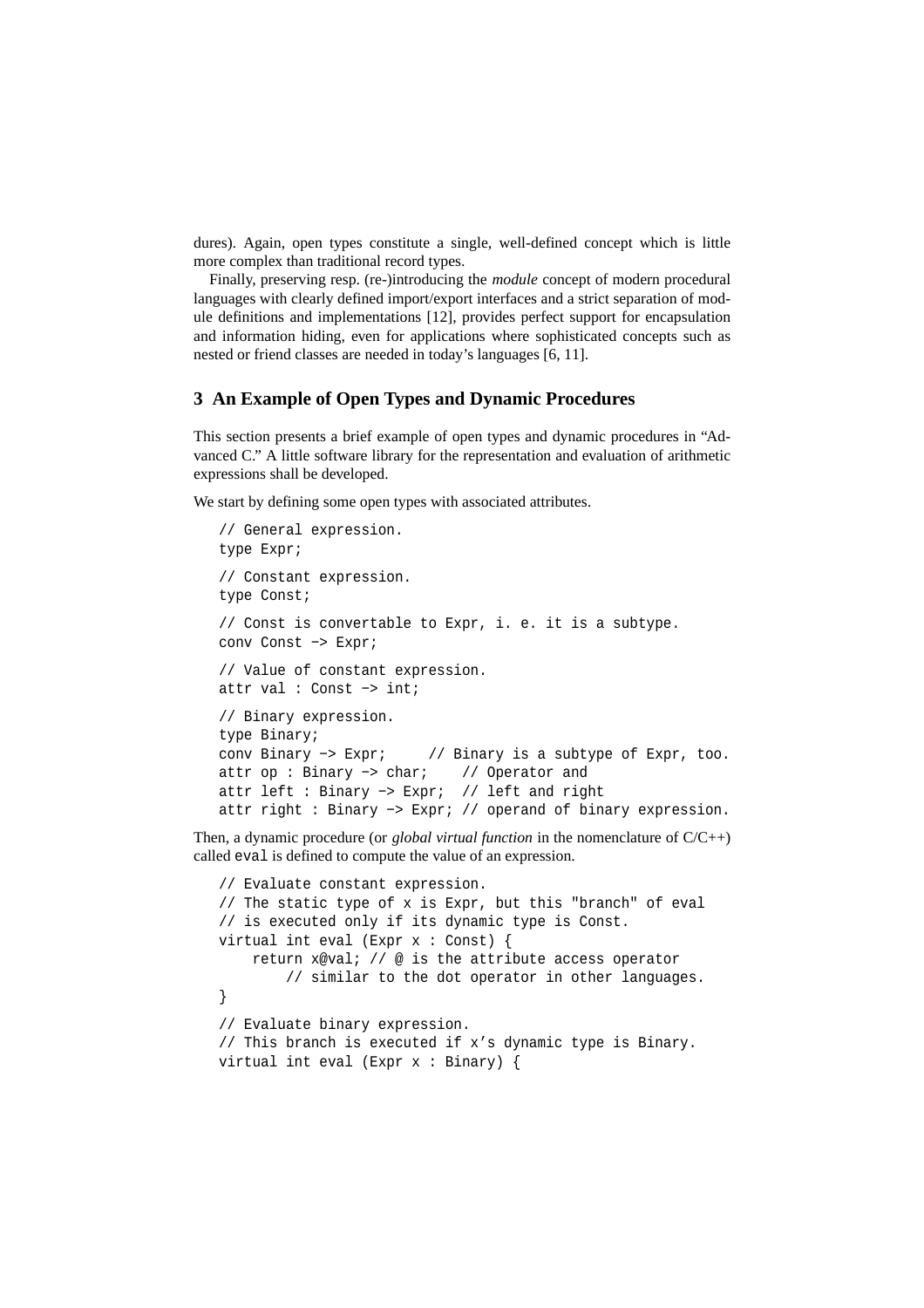```
switch (x@op) {
case '+': return eval(x@left) + eval(x@right);
case '−': return eval(x@left) − eval(x@right);
case '*': return eval(x@left) * eval(x@right);
case '/': return eval(x@left) / eval(x@right);
}
```
}

In a later stage of the development, we detect that we have forgotten to implement the remainder operator %. We fix this in a completely modular way (i. e., without the need to touch or recompile the above code) by adding another branch of eval overriding the previous one if the additional condition  $x \otimes op == '$  's' is satisfied.

```
// Evaluate remainder expression.
// This branch is executed if x's dynamic type is Binary
// and the condition x@op == '%' holds.
virtual int eval (Expr x : Binary) if (x@op == '%') {
    return eval(x@left) % eval(x@right);
}
```
For a particular application of the library, we might want divisions by zero to return a special null value (represented, e. g., by the smallest available integer value) that propagates through all arithmetic operations (similar to the notion of "not a number" defined by IEEE 754 floating point arithmetics). This can be achieved, again in a completely modular way, by introducing the following additional branches of eval.

```
// Special null value.
const int null = INT MIN;
// Catch divisions by zero.
virtual int eval (Expr x : Binary)
if (x@op == ' /' || x@op == '%')if (eval(x@right) == 0) return null;
    else return virtual(); // Call previous branch.
}
// Catch null−valued operands.
virtual int eval (Expr x : Binary) {
    if (eval(x@left) == null || eval(x@right) == null {
        return null;
    }
   else {
        return virtual(); // Call previous branch.
    }
}
```
Note that the order in which the branches are defined is crucial in this example: Since the last branch −− which will be tried first when the function is invoked −− catches null-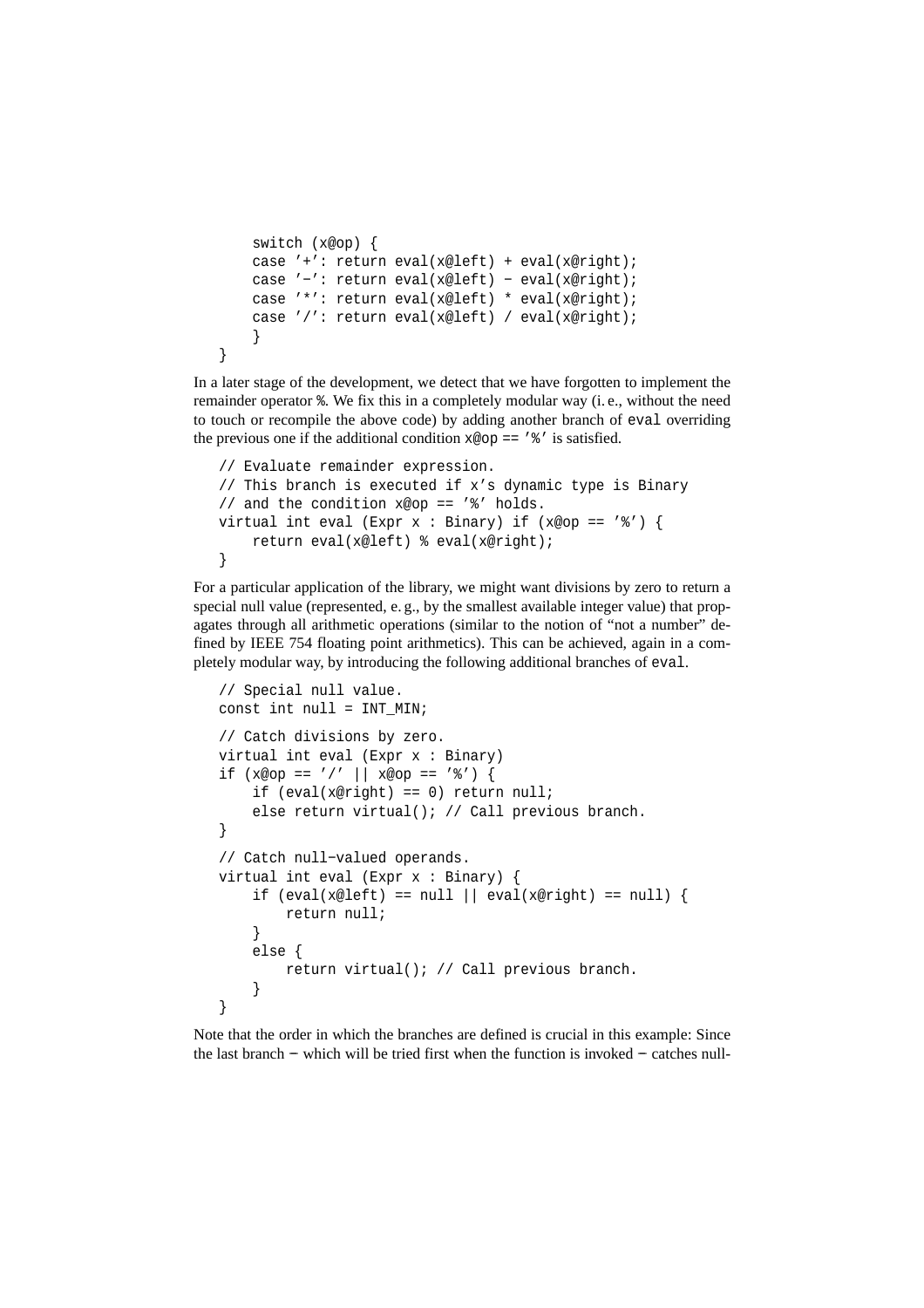valued operands, the second last branch will only be tried if both operands are not null and so does not need to repeat this test.

In contrast to normal object-oriented languages, where new classes can only be added as leaf nodes of the class hierarchy, new open types can also be inserted as inner nodes of the type hierarchy. For example, a new type Atom representing atomic expressions can be defined as a subtype of Expr and a supertype of Const:

```
// Atomic expression.
type Atom;
// Atom is a subtype of Expr.
conv Atom −> Expr;
// Const is a subtype of Atom.
conv Const −> Atom;
```
# **4 An Example from Operating Systems Development**

Even though advanced procedural languages are intended to be general-purpose programming languages, their application to operating systems development might be particularly interesting since many of these systems are still implemented in traditional procedural languages (C in particular). Moving, e. g., from C to an "Advanced C" offering open types and dynamic functions should be much more smooth than shifting to an object-oriented or even aspect-oriented language, since the basic programming paradigm remains the same. Furthermore, by interpreting every standard C function as a dynamic function and every standard C struct as an open type with some initially associated attributes, it is possible to turn existing source code into flexibly extensible code at a glance, by simply recompiling it. With some system-dependent linker tricks it is even possible to turn standard library functions to dynamic functions without even recompiling them.

Operating systems, like software systems in general, usually evolve over time. Taking Unix and its derivatives as a typical example, this system started as a rather small and comprehensible system offering a few basic system calls which implemented a few fundamental concepts. Over the years and decades, it has grown into a large and complex system offering dozens of additional system calls implementing a large number of advanced concepts.

When using conventional programming languages, the introduction of each new concept typically requires modifications to numerous existing functions in addition to implementing new functions. Using open types and dynamic functions instead offers at least the chance to be able to implement new functionality in a truly *modular* way by grouping new data structures, necessary extensions to existing data structures, new functions, and necessary redefinitions of existing functions together in a single new unit of code.

To give a concrete example, the introduction of *mandatory file locking* into Unix required modifications to the implementation of several existing system calls (such as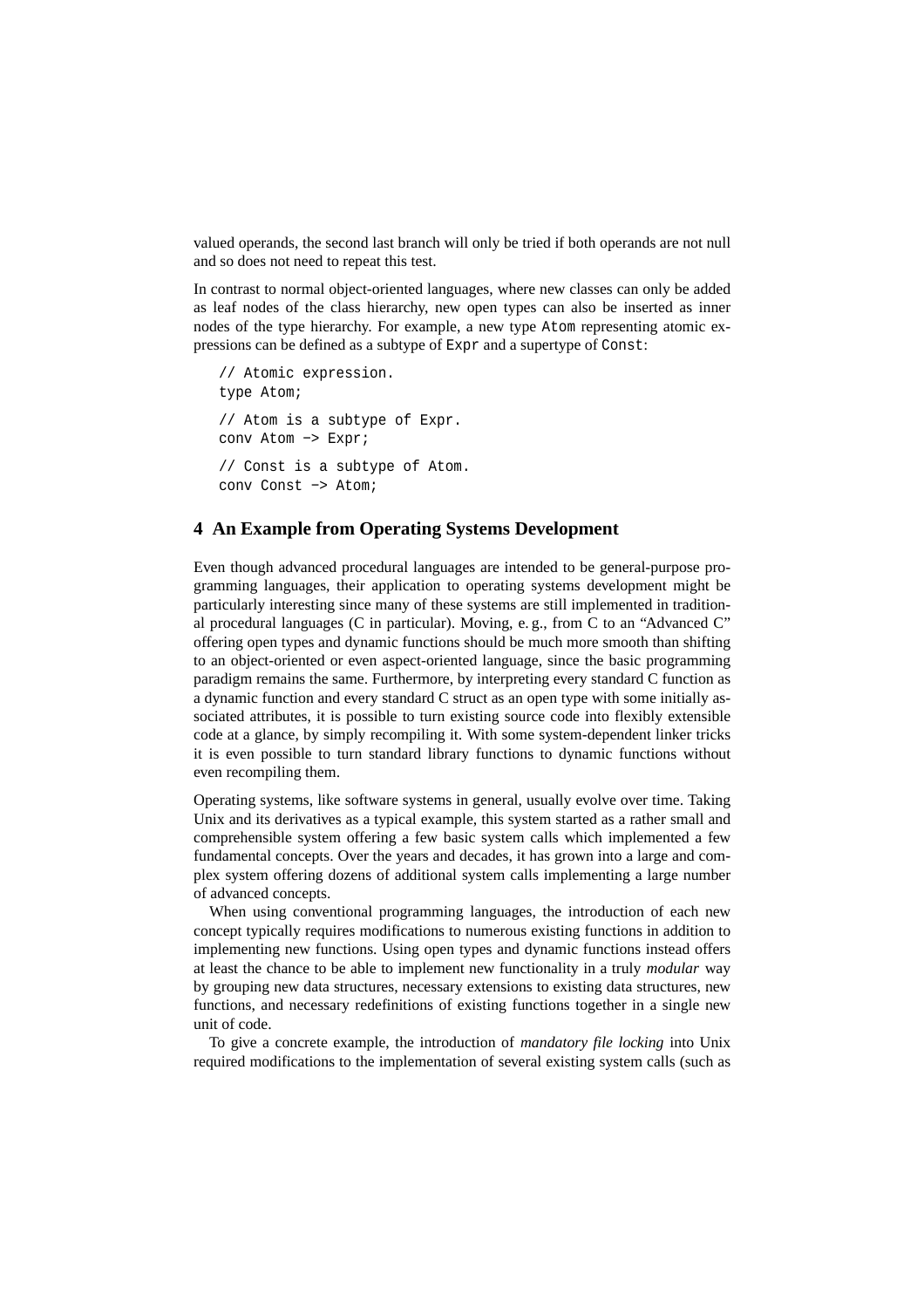open, read, and write) to make them respect *advisory locks* on a file (a concept that has been introduced earlier) as mandatory if the file's access permission bits contain an otherwise meaningless combination. Furthermore, this particular combination of access permissions has to be treated specially in other places of the system, e. g., by not performing the standard action of resetting the "set group ID on execution" bit when such a file is overwritten. By employing dynamic functions, modifications such as these can be implemented without touching or recompiling existing source code by simply overriding existing functions with new functions that perform additional tests before calling their previous implementation or signalling an error such as "lock violation" if necessary.

#### **5 Conclusion**

Advanced procedural programming languages have been suggested as an alternative direction to extend traditional procedural languages to make them more flexible and useful. In contrast to object-oriented and aspect-oriented languages, which combine the existing concepts of modules, data structures, and procedures into classes while at the same time introducing numerous additional concepts, advanced procedural languages retain these basic building blocks as orthogonal concepts which are only slightly extended to achieve the primary aim of modular extensibility.

Even though a first version of an "Advanced C" (that is actually being implemented as a language extension for  $C_{++}$  to get for free some of the advanced features of  $C_{++}$ , such as templates and overloading of functions and operators) has been used successfully to implement some small to medium-sized programs (and there are also implementations available for dynamic procedures in Oberon and dynamic class methods in Java [7, 8]), it is too early yet to respectably report about experience and evaluation results. Of course, dynamic procedures are less efficient at run time than statically bound procedures because every explicit or implicit delegation of a call to the previous branch of the procedure is effectively another procedure call, at least when implemented straightforwardly without any optimizations. Furthermore, inlining of procedure calls becomes impossible if procedures can be freely redefined elsewhere. Nevertheless, the performance penalty encountered appears to be tolerable in practice if the concept is used reasonably.

It is often argued that the possibility to freely redefine procedures anywhere might quickly lead to incomprehensible code because this possibility might indeed be abused to completely change the behaviour of everything in a system. However, the limited practical experience gained so far suggests that the opposite is true, because when applied with care this possibility provides the unique ability to group related code together in a single place instead of needing to disperse it throughout a whole system. By that means, it is possible to develop and understand a system incrementally: Given that the basic functionality of the system is correct, it is possible to reason about its extensions separately in a modular way.